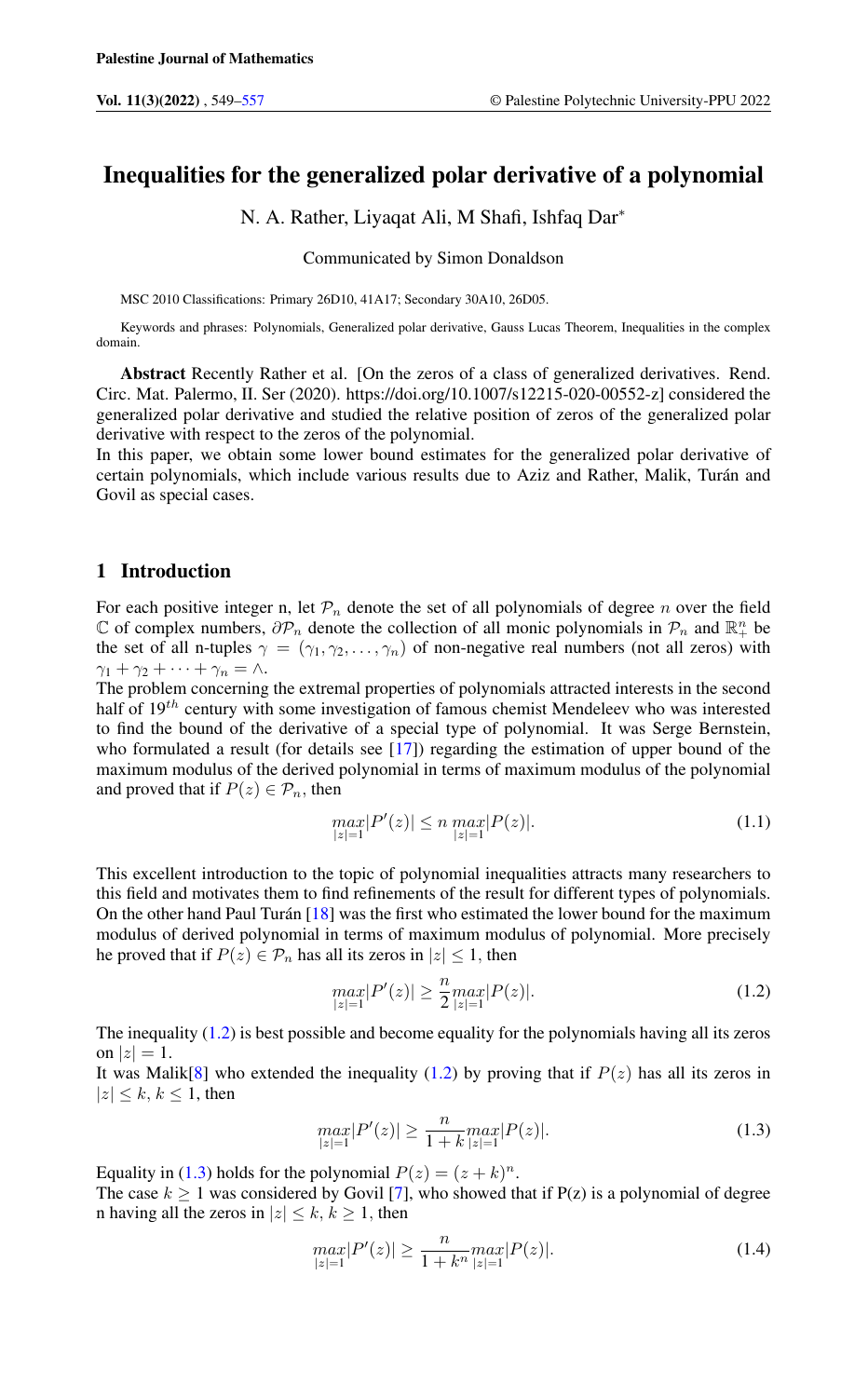The extremal polynomial is  $P(z) = z^n + k^n$ .

Let  $D_{\alpha}[P](z)$  denote the polar differentiation (see [\[9\]](#page-7-3)) of a polynomial  $P(z)$  of degree n with respect to a complex number  $\alpha$ , then

$$
D_{\alpha}[P](z) = nP(z) + (\alpha - z)P'(z).
$$

Note that the polynomial  $D_{\alpha}[P](z)$  is of degree at most  $n-1$  and it generalizes the ordinary derivative  $P'(z)$  of  $P(z)$  in the sense that

$$
\lim_{\alpha \to \infty} \frac{D_{\alpha}[P](z)}{\alpha} = P'(z)
$$

uniformly with respect z for  $|z| \le R$ ,  $R > 0$ .

The Bernstein-type inequalities for the class of polynomials with ordinary derivative replaced by polar derivative have attracted number of mathematicians. In this direction, Aziz[\[2\]](#page-7-4) was the first to establish inequalities concerning the polar derivative of a polynomial in terms of the modulus of the polynomial on the unit disk.

As an extension of inequality  $(1.1)$  to the polar derivative, Aziz [\[2\]](#page-7-4) proved the following result. If  $P(z)$  is a polynomial of degree n, then for every  $\alpha \in \mathbb{C}$  with  $|\alpha| \geq 1$ , we have

$$
|D_{\alpha}[P](z)| \le n |\alpha z^{n-1}| \max_{|z|=1} |P(z)| \quad for \quad |z| \ge 1.
$$

The result is best possible and equality in above inequality holds for  $P(z) = cz^n$ ,  $c \neq 0$ . Concerning the class of polynomials having all zeros in  $|z| \leq k$ , Aziz and Rather obtained several sharp results concerning the maximum modulus of  $D_{\alpha}[P](z)$  on  $|z| = 1$ . Among other things, they  $[3]$  established the following extension of inequality  $(1.3)$  and  $(1.4)$  to the polar derivative of a polynomial.

<span id="page-1-0"></span>**Theorem 1.1.** *If all the zeros of*  $P(z)$  *lie in*  $|z| \leq k$ *, then for*  $\alpha \in \mathbb{C}$  *with*  $|\alpha| \geq k$ *.* 

$$
\max_{|z|=1} |D_{\alpha}[P](z)| \ge \frac{n}{1+k} (|\alpha|-k) \max_{|z|=1} |P(z)| \quad \text{for} \quad k \le 1. \tag{1.5}
$$

*and*

$$
\max_{|z|=1} |D_{\alpha}[P](z)| \ge \frac{n}{1+k^n} (|\alpha|-k) \max_{|z|=1} |P(z)| \quad \text{for} \quad k \ge 1. \tag{1.6}
$$

In literature, there exist several generalizations and refinements of these inequalities ( For reference see [\[5\]](#page-7-6),[\[11\]](#page-7-7)-[\[16\]](#page-8-2)).

By the fundamental theorem of algebra (see[\[9\]](#page-7-3)), every polynomial  $P \in \partial P_n$  can be written as  $P(z) = \prod^{n}$  $\prod_{j=1} (z - z_j)$ , where  $z_1, z_2, \ldots, z_n$  are the zeros of  $P(z)$  counted multiplicity.

Now for the polynomial  $P(z)$ , we define incomplete polynomials each of degree  $n-1$ , associated with the n zeros  $z_1, z_2, ..., z_n$  of  $P(z)$ , are the polynomials  $P_k(z)$ ,  $1 \leq k \leq n$  given by

<span id="page-1-2"></span><span id="page-1-1"></span>
$$
P_k(z) = \prod_{\substack{v=1 \ v \neq k}}^n (z - z_v).
$$

We can easily notice that the derivative of  $P(z)$ , normalized to a monic polynomial, is a convex linear combination of incomplete polynomials  $P_k(z)$ . In fact, its derivative, reduced to monic polynomial, is

$$
\frac{1}{n}P'(z) = \frac{1}{n}\sum_{k=1}^{n} P_k(z),
$$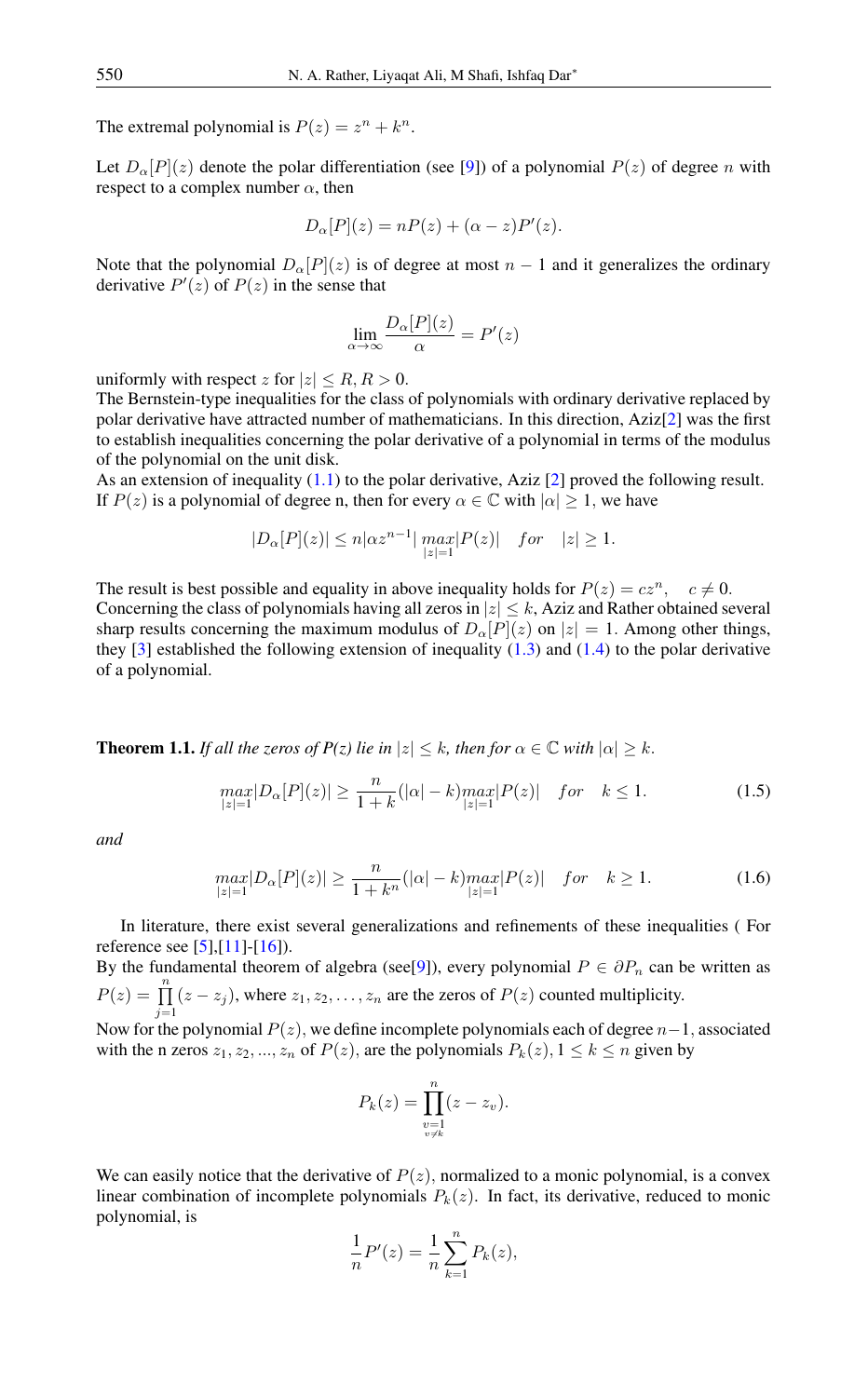where all the coefficients of the convex linear combination are  $\frac{1}{n}$ .

Diaz Barrero and Egozcue [\[6\]](#page-7-8) introduced the notion of linear combinations of incomplete polynomials corresponding to the n-tuple  $\gamma := (\gamma_1, \gamma_2, \dots, \gamma_n)$  of non-negative real numbers with  $\sum_{n=1}^{\infty}$  $\sum_{j=1}$   $\gamma_j = 1$  as

$$
P^{\gamma}(z) := \sum_{j=1}^{n} \gamma_j P_k(z).
$$

Now if we choose  $\gamma_j$ s such that  $\sum_{n=1}^{\infty}$  $\sum_{j=1}^{n} \gamma_j = \wedge$ , then for  $\gamma = (\gamma_1, \gamma_2, \dots, \gamma_n) \in \mathbb{R}^n_+$ , we take

$$
P^{\gamma}(z) := \sum_{j=1}^{n} \gamma_j \prod_{\substack{v=1 \ v \neq j}}^{n} (z - z_v).
$$

Noting that for  $\gamma = (1, 1, 1, \dots, 1), P^{\gamma}(z) = P'(z)$ . In view of this, we call it generalized derivative of polynomial  $P(z)$ .

Next we define generalized polar derivative of  $P(z)$  as

$$
D_{\alpha}^{\gamma}[P](z) := \wedge P(z) + (\alpha - z)P^{\gamma}(z),
$$

where  $\wedge = \sum^{n}$  $\sum_{j=1} \gamma_j$ .

Noting that for  $\gamma = (1, 1, 1, \dots, 1), \quad D_{\alpha}^{\gamma}[P](z) = D_{\alpha}P(z).$ 

Recently Rather et al. [\[10\]](#page-7-9) extended the Gauss Lucas theorem to the class of generalized derivatives by proving the following result.

**Theorem 1.2.** *Every convex set containing all the zeros of*  $P(z)$  *also contains the zeros of*  $P^{\gamma}(z)$ *for all*  $\gamma \in \mathbb{R}_n^+$ *.* 

Moreover, they [\[10\]](#page-7-9) also obtained the following extension of the Laguerre's theorem to the class of generalized polar derivatives. In fact, they proved:

**Theorem 1.3.** If all the zeros of the polynomial  $P(z) \in \mathcal{P}_n$ , lie in a circular region C and if  $\xi$  is *a zero of*  $D^{\gamma}_{\alpha}[P](z)$  *for some*  $\gamma \in \mathbb{R}^n_+$ *, then at most one of the points*  $\xi$  *and*  $\alpha$  *may lie outside of*  $\mathcal{C}$ *.* 

### 2 Main Results

In this section, we extend Theorem [1.1](#page-1-0) to the class of generalized polar derivatives of the polynomial. We begin by proving the following result:

<span id="page-2-1"></span>**Theorem 2.1.** *If all the zeros of a polynomial*  $P(z) \in \mathcal{P}_n$  *lie in*  $|z| \leq k$  *where*  $k \leq 1$ *, then for*  $\alpha \in \mathbb{C}$  *with*  $|\alpha| \geq k$ ,

<span id="page-2-0"></span>
$$
\max_{|z|=1} |D_{\alpha}^{\gamma}[P](z)| \ge \frac{\lambda}{1+k} (|\alpha|-k) \max_{|z|=1} |P(z)|. \tag{2.1}
$$

**Remark 2.2.** For the n-tuple  $\gamma = (1, 1, 1, ..., 1)$ , the inequality [\(2.1\)](#page-2-0) reduces to the inequality  $(1.5).$  $(1.5).$ 

**Remark 2.3.** If we divide both sides of inequality [\(2.1\)](#page-2-0) by | $\alpha$ | and let  $|\alpha| \to \infty$ , and for n-tuple  $\gamma = (1, 1, 1, \dots, 1)$ , the inequality reduces to inequality [\(1.3\)](#page-0-1).

In the above theorem  $(2.1)$ , if we put  $k = 1$ , we obtain the following corollary.

<span id="page-2-3"></span>**Corollary 2.4.** *If all the zeros of a polynomial*  $P(z) \in \mathcal{P}_n$  *lie in*  $|z| \leq 1$ *, then for*  $\alpha \in \mathbb{C}$  *with*  $|\alpha| \geq 1$ ,

<span id="page-2-2"></span>
$$
\max_{|z|=1} |D_{\alpha}^{\gamma}[P](z)| \ge \frac{\lambda}{2} (|\alpha|-1) \max_{|z|=1} |P(z)|. \tag{2.2}
$$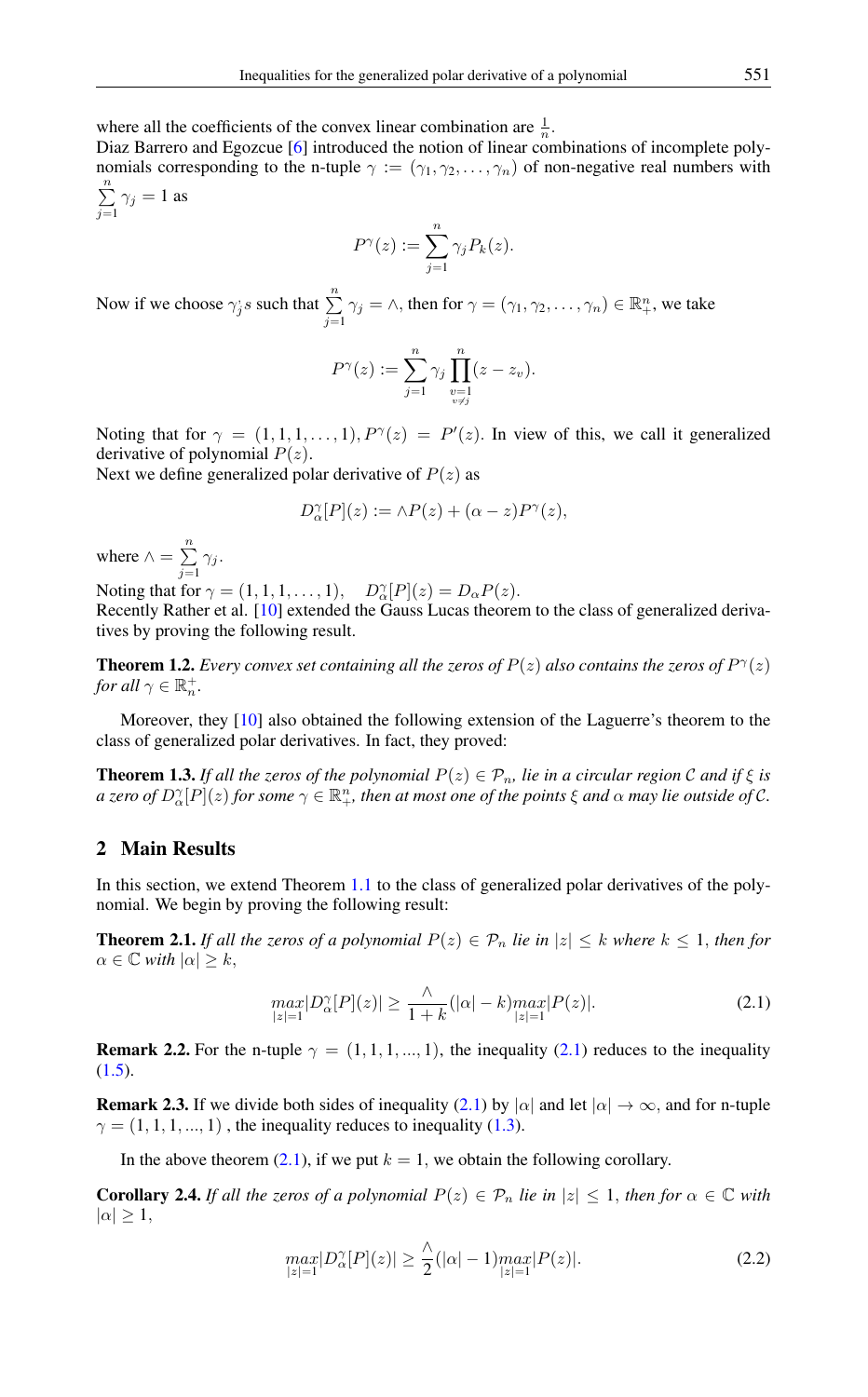**Remark 2.5.** If we divide both sides of inequality [\(2.2\)](#page-2-2) by | $\alpha$ | and let  $|\alpha| \to \infty$ , and for n-tuple  $\gamma = (1, 1, 1, \dots, 1)$ , the inequality results to inequality [\(1.2\)](#page-0-0).

Next, we also present the following result.

<span id="page-3-1"></span>**Theorem 2.6.** If all the zeros of a polynomial  $P(z) \in \mathcal{P}_n$  lie in  $|z| \leq k$  where  $k \geq 1$ , then for  $\alpha \in \mathbb{C}$  *with*  $|\alpha| > k$ ,

<span id="page-3-0"></span>
$$
\max_{|z|=1} |D_{\alpha}^{\gamma}[P](z)| \ge \frac{\wedge}{1+k^n} (|\alpha|-k) \max_{|z|=1} |P(z)|. \tag{2.3}
$$

**Remark 2.7.** For the n-tuple  $\gamma = (1, 1, 1, ..., 1)$ , the inequality [\(2.3\)](#page-3-0) reduces to the inequality [\(1.6\)](#page-1-2).

**Remark 2.8.** If we divide both sides of inequality [\(2.3\)](#page-3-0) by  $|\alpha|$  and let  $|\alpha| \to \infty$ , and for n-tuple  $\gamma = (1, 1, 1, \ldots, 1)$ , then it reduces to inequality [\(1.4\)](#page-0-3).

Now if we put  $k=1$  in theorem  $(2.6)$ , we again get corollary  $(2.4)$ .

### 3 Lemmas

For the proof of above theorems, we need the following lemmas.

<span id="page-3-4"></span>**Lemma 3.1.** *If*  $P(z)$  *is a polynomial of degree n and*  $Q(z) = z^n P(\frac{1}{z})$ *, then for*  $|z| = 1$ 

$$
|Q^{\gamma}(z)| = |\wedge P(z) - zP^{\gamma}(z)|
$$
  
and 
$$
|P^{\gamma}(z)| = |\wedge Q(z) - zQ^{\gamma}(z)|.
$$

We can easily verify the above lemma by taking  $z = e^{i\theta}$ ;  $0 \le \theta < 2\pi$ .

<span id="page-3-5"></span>**Lemma 3.2.** If  $P(z)$  is a polynomial of degree n which does not vanish in  $|z| < k, k \ge 1$ , then

<span id="page-3-2"></span>
$$
k|P^{\gamma}(z)| \le |Q^{\gamma}(z)| \quad for \quad |z| = 1,
$$

where  $Q(z) = z^n P(\frac{1}{\overline{z}})$ .

*Proof.* Since  $P(z)$  is a polynomial of degree n having all its zeros in  $|z| > k$ ;  $k > 1$ , it follows that all the zeros of the polynomial  $F(z) = P(kz)$  lie in  $|z| \geq 1$ . Now we can easily verify that if H(z) is a polynomial of degree n having all its zeros in  $|z| > 1$ , then

$$
|H^{\gamma}(z)| \le |\wedge H(z) - zH^{\gamma}(z)| \quad \text{for} \quad |z| = 1. \tag{3.1}
$$

Applying  $(3.1)$  to the polynomial  $F(z)$ , we get

$$
|F^{\gamma}(z)| \le |\wedge F(z) - zF^{\gamma}(z)| \quad \text{for} \quad |z| = 1. \tag{3.2}
$$

We show inequality [\(3.2\)](#page-3-3) also holds for  $|z| < 1$ . Since F(z) is a polynomial of degree n having all its zeros in  $|z| \geq 1$ , it follows by Theorem C with  $\alpha = 0$  and  $\mathbb C$  replaced by  $|z| \geq 1$ , that the polynomial  $\wedge F(z) - zF^{\gamma}(z)$  has all its zeros in  $|z| \geq 1$ . Since for  $|z|=1$ ,

<span id="page-3-3"></span>
$$
|F^{\gamma}(z)| \leq |\wedge F(z) - zF^{\gamma}(z)|,
$$

it follows that the function

$$
G(z) = \frac{F^{\gamma}(z)}{\wedge F(z) - zF^{\gamma}(z)}
$$

is analytic in  $|z| \leq 1$  and

$$
|G(z)| \le 1 \quad for \quad |z| = 1.
$$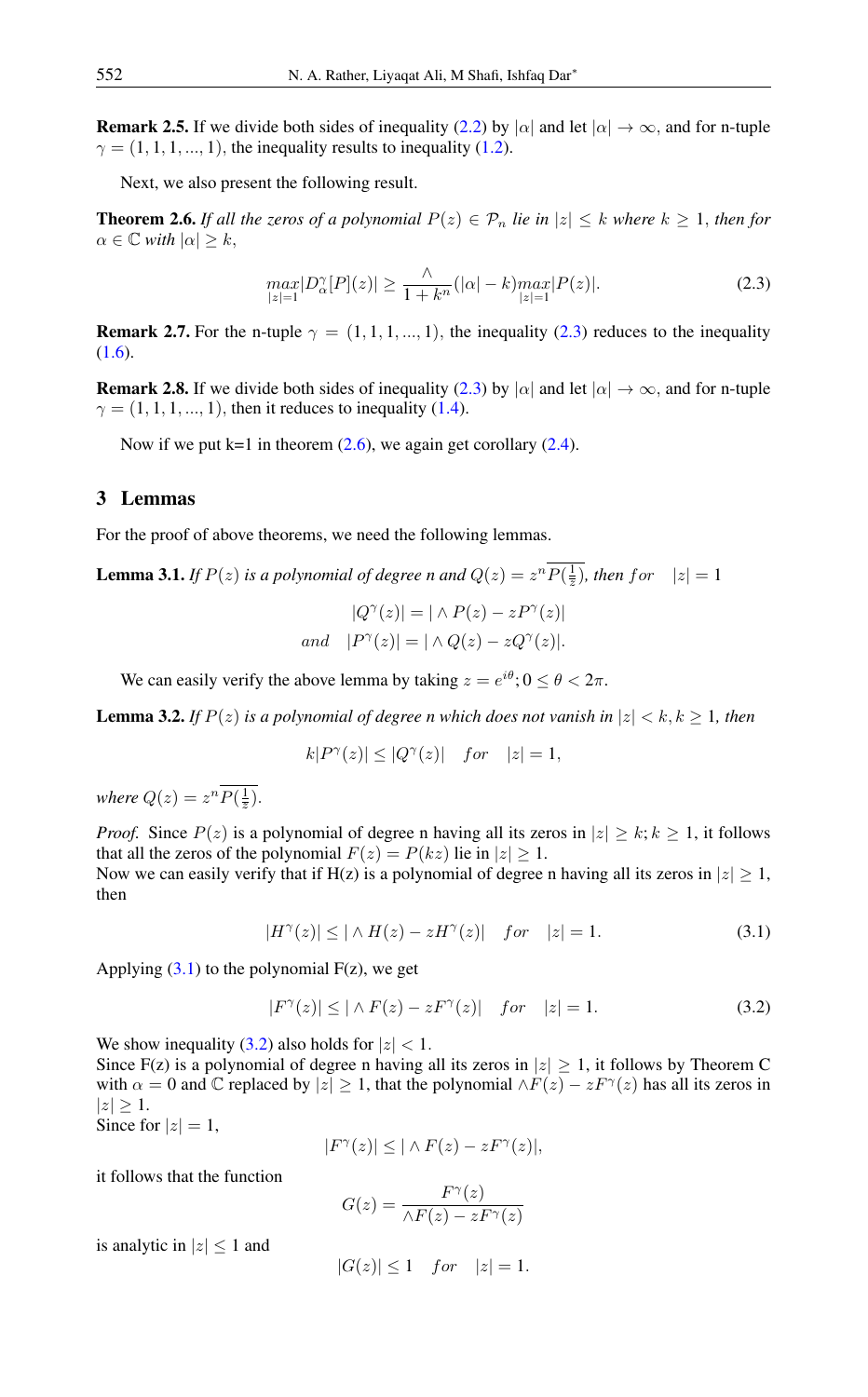Hence by Maximum Modulus theorem, we conclude that

$$
|G(z)| \le 1 \quad for \quad |z| \le 1.
$$

Equivalently, we have

$$
|F^{\gamma}(z)| \leq |\wedge F(z) - zF^{\gamma}(z)| \quad for \quad |z| \leq 1.
$$

Thus inequality [\(3.2\)](#page-3-3) also holds for  $|z| < 1$ . Since  $k \geq 1$ , we take in particular

$$
z = \frac{e^{i\theta}}{k} \quad 0 \le \theta < 2\pi.
$$

Then for  $|z| = \frac{1}{k} \le 1$  and from inequality [\(3.2\)](#page-3-3), we get

$$
\left| F^{\gamma}\left(\frac{e^{i\theta}}{k}\right) \right| \le \left| \wedge F\left(\frac{e^{i\theta}}{k}\right) - \frac{e^{i\theta}}{k} F^{\gamma}\left(\frac{e^{i\theta}}{k}\right) \right| \quad ; \quad 0 \le \theta < 2\pi.
$$

Which implies,

$$
\left| k P^{\gamma} \left( e^{i\theta} \right) \right| \le \left| \wedge P \left( e^{i\theta} \right) - e^{i\theta} P^{\gamma} \left( e^{i\theta} \right) \right| \quad ; \quad 0 \le \theta < 2\pi.
$$

On using lemma [3.1,](#page-3-4) we get for  $|z| = 1$ 

$$
k|P^{\gamma}(z)| \leq |\wedge P(z) - zP^{\gamma}(z)| = |Q^{\gamma}(z)|.
$$
  

$$
\Rightarrow k|P^{\gamma}(z)| \leq |Q^{\gamma}(z)| \quad \text{for} \quad |z| = 1, \quad \text{where} \quad Q(z) = z^{n} \overline{P(\frac{1}{z})},
$$

that completes the proof of the lemma.

<span id="page-4-0"></span>**Lemma 3.3.** *If*  $P(z)$  *is a polynomial of degree n having all zeros in*  $|z| \leq k$  *where*  $k \leq 1$  *, then* 

$$
k|P^{\gamma}(z)| \ge |Q^{\gamma}(z)| \quad for \quad |z| = 1,
$$

where  $Q(z) = z^n P(\frac{1}{\overline{z}})$ .

*Proof.* Since  $P(z)$  is a polynomial of degree n having all its zeros in  $|z| \leq k$ , where  $k \leq 1$ . Hence all the zeros of the polynomial  $Q(z)$  lie in  $|z| \geq \frac{1}{k}$ .

$$
\Rightarrow Q(z) \neq 0 \quad \text{for} \quad |z| < \frac{1}{k}, \quad \text{where} \quad \frac{1}{k} \ge 1.
$$

Therefore by applying lemma  $(3.2)$  to the polynomial  $Q(z)$ , we get

$$
\frac{1}{k}|Q^{\gamma}(z)| \le |P^{\gamma}(z)| \quad for \quad |z| = 1.
$$
  

$$
\Rightarrow k|P^{\gamma}(z)| \ge |Q^{\gamma}(z)| \quad for \quad |z| = 1.
$$

which proves lemma  $(3.3)$ .

<span id="page-4-1"></span>**Lemma 3.4.** *If*  $P(z)$  *is a polynomial of degree n, then* 

$$
|P^{\gamma}(z)|+|Q^{\gamma}(z)|\geq \wedge |P(z)| \quad for \quad |z|=1,
$$

where  $Q(z) = z^n P(\frac{1}{\overline{z}})$ 

 $\Box$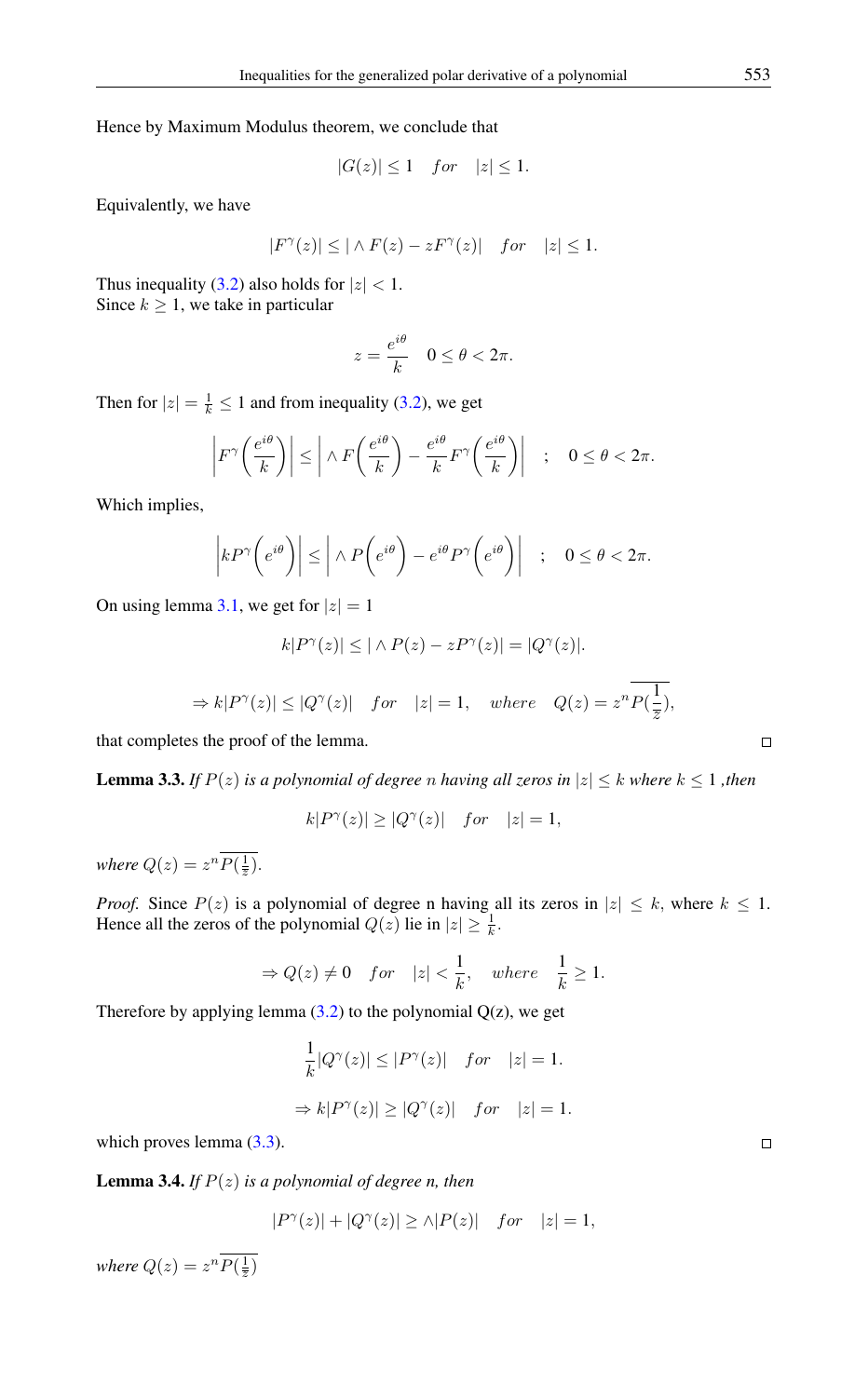*Proof.* Since by lemma [3.1,](#page-3-4)

$$
|P^{\gamma}(z)| = |\wedge Q(z) - zQ^{\gamma}(z)| \quad for \quad |z| = 1
$$
  
 
$$
\geq |\wedge Q(z)| - |zQ^{\gamma}(z)| \quad for \quad |z| = 1.
$$

$$
\Rightarrow |P^{\gamma}(z)| + |Q^{\gamma}(z)| \ge \wedge |Q(z)| \quad for \quad |z| = 1.
$$

On using the fact that for  $Q(z) = z^n P(\frac{1}{z}),$ 

$$
|Q(z)|=|P(z)| \quad for \quad |z|=1,
$$

we get,

$$
|P^{\gamma}(z)| + |Q^{\gamma}(z)| \ge \wedge |P(z)| \quad for \quad |z| = 1.
$$

Which proves lemma [\(3.4\)](#page-4-1)

<span id="page-5-2"></span>From a simple consequence of Maximum Modulus theorem, we can get the following result. **Lemma 3.5.** *If*  $P(z)$  *is a polynomial of degree n, then for*  $R \ge 1$ 

$$
\max_{|z|=R}|P(z)|\leq R^n\underset{|z|=1}{max}|P(z)|.
$$

<span id="page-5-0"></span>**Lemma 3.6.** *If*  $P(z) \in \mathcal{P}_n$ , *having all its zeros in the disk*  $|z| \leq k$  *where*  $k \geq 1$ *, then* 

$$
\max_{|z|=k} |P(z)| \ge \frac{2k^n}{1+k^n} \max_{|z|=1} |P(z)|. \tag{3.3}
$$

Lemma  $(3.6)$  was due to A.Aziz  $[1]$ .

## 4 Proof of Theorems

*Proof of Theorem [2.1.](#page-2-1)* By using triangle's inequality, we get

$$
|D_{\alpha}^{\gamma}[P](z)| = |\wedge P(z) + (\alpha - z)P^{\gamma}(z)|
$$
  
=  $|\wedge P(z) + \alpha P^{\gamma}(z) - zP^{\gamma}(z)|$   
 $\ge |\alpha||P^{\gamma}(z)| - |\wedge P(z) - zP^{\gamma}(z)|.$ 

On using lemma [\(3.1\)](#page-3-4) and lemma [\(3.3\)](#page-4-0) this implies, for  $|z| = 1$ 

$$
|D_{\alpha}^{\gamma}[P](z)| \ge |\alpha||P^{\gamma}(z)| - |Q^{\gamma}(z)|
$$
  
\n
$$
\ge |\alpha||P^{\gamma}(z)| - k|P^{\gamma}(z)|
$$
  
\n
$$
= (|\alpha| - k)|P^{\gamma}(z)|.
$$

That is

<span id="page-5-1"></span>
$$
|D_{\alpha}^{\gamma}[P](z)| \ge (|\alpha| - k)|P^{\gamma}(z)|. \tag{4.1}
$$

Now from lemma [\(3.4\)](#page-4-1), we have

 $($ 

$$
|P^{\gamma}(z)| + |Q^{\gamma}(z)| \ge \wedge |P(z)| \quad for \quad |z| = 1.
$$

On using lemma [\(3.3\)](#page-4-0), we get

$$
|P^{\gamma}(z)| + k|P^{\gamma}(z)| \ge \wedge |P(z)| \qquad for \quad |z| = 1.
$$

Which implies

$$
1+k||P^{\gamma}(z)| \ge \wedge |P(z)| \qquad for \quad |z|=1.
$$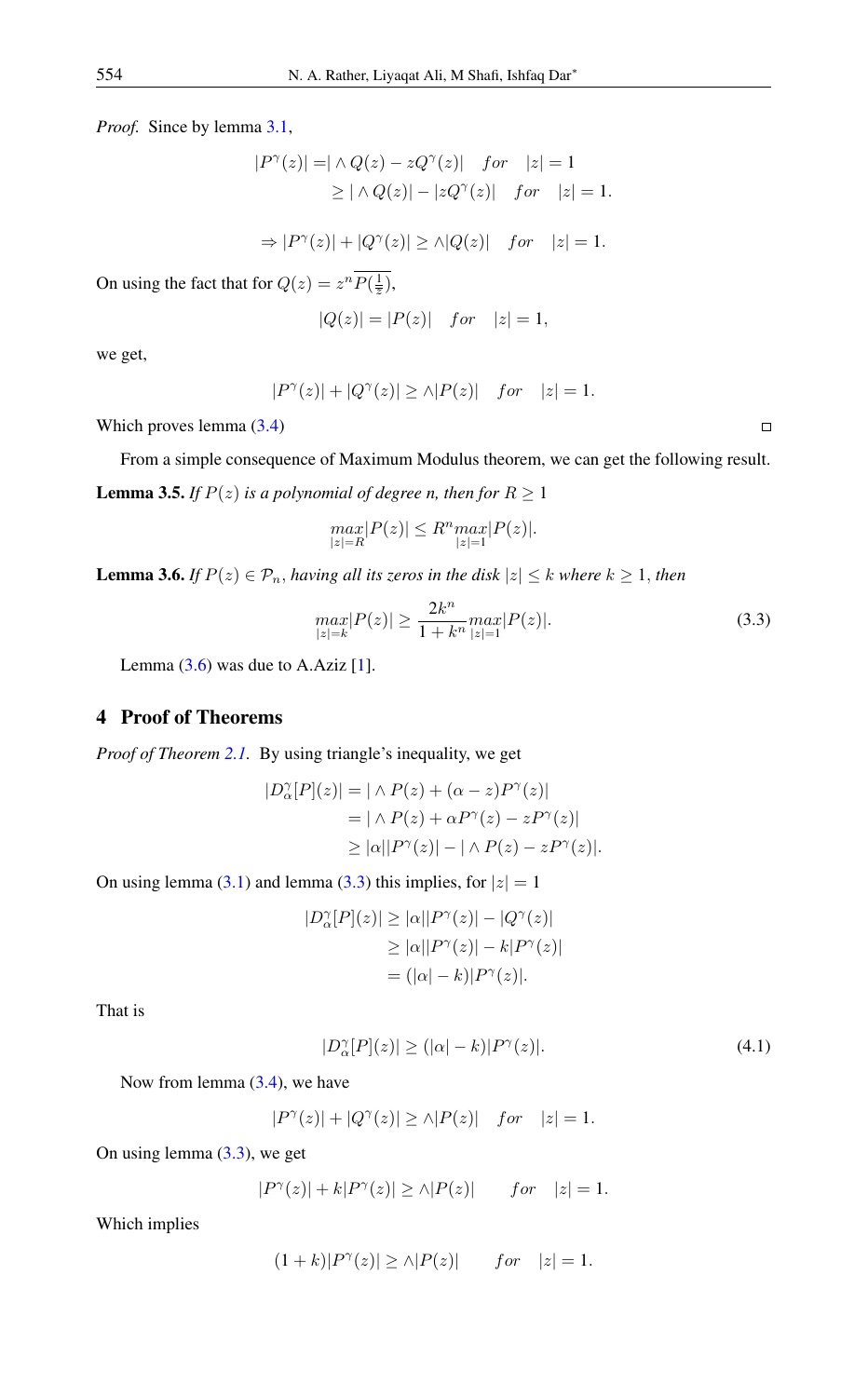Thus,

<span id="page-6-0"></span>
$$
|P^{\gamma}(z)| \ge \frac{\wedge}{1+k}|P(z)| \qquad for \quad |z| = 1 \tag{4.2}
$$

On using the above inequality [\(4.2\)](#page-6-0) in the inequality [\(4.1\)](#page-5-1), we get for  $|z| = 1$ 

$$
\max_{|z|=1} |D_{\alpha}^{\gamma}[P](z)| \ge (|\alpha|-k) \frac{\wedge}{1+k} \max_{|z|=1} |P(z)|.
$$

Which proves the theorem.

*Proof of Theorem* [2.6.](#page-3-1) Since the polynomial  $P(z)$  has all its zeros in  $|z| \leq k$ , where  $k \geq 1$ . Hence the polynomial  $F(z) = P(kz)$  has all its zeros in  $|z| \leq 1$ .

Applying corollary [\(2.4\)](#page-2-3) to the polynomial  $F(z)$  and noting that  $\left|\frac{\alpha}{k}\right| \geq 1$ , we get

$$
\max_{|z|=1} \left| D^{\gamma}_{\frac{\alpha}{k}}[F](z) \right| \geq \frac{\wedge}{2} \left( \frac{|\alpha|}{k} - 1 \right) \max_{|z|=1} |F(z)|.
$$

Replacing  $F(z)$  by  $P(kz)$ , we get

$$
\max_{|z|=1} \left| D^{\gamma}_{\frac{\alpha}{k}}[P](kz) \right| \geq \frac{\lambda}{2} \left( \frac{|\alpha|}{k} - 1 \right) \max_{|z|=1} |P(kz)|
$$

$$
= \frac{\lambda}{2} \left( \frac{|\alpha|-k}{k} \right) \max_{|z|=k} |P(z)|.
$$

With the help of lemma  $(3.6)$ , this implies

$$
\max_{|z|=1} \left| D_{\frac{\alpha}{k}}^{\gamma} [P](kz) \right| \geq \frac{\lambda}{2} \left( \frac{|\alpha| - k}{k} \right) \max_{|z| = k} |P(z)|
$$
  

$$
\geq \frac{\lambda}{2} \left( \frac{|\alpha| - k}{k} \right) \frac{2k^n}{1 + k^n} \max_{|z| = 1} |P(z)|.
$$

Which gives

<span id="page-6-1"></span>
$$
\max_{|z|=1} \left| D_{\frac{\alpha}{k}}^{\gamma} [P](kz) \right| \ge \Lambda \left( \frac{|\alpha|-k}{1+k^n} \right) k^{n-1} \max_{|z|=1} |P(z)|. \tag{4.3}
$$

Also we have

$$
\max_{|z|=1} \left| D^{\gamma}_{\frac{\alpha}{k}}[P](kz) \right| = \max_{|z|=1} \left| \wedge P(kz) + \left(\frac{\alpha}{k} - z\right) P^{\gamma}(kz) \right|
$$
  
\n
$$
= \max_{|z|=1} \left| \wedge P(kz) + \left(\frac{\alpha - kz}{k}\right) P(kz) \sum_{j=1}^{n} \frac{\gamma_j}{z - \frac{z_j}{k}} \right|
$$
  
\n
$$
= \max_{|z|=1} \left| \wedge P(kz) + \left(\frac{\alpha - kz}{k}\right) k P(kz) \sum_{j=1}^{n} \frac{\gamma_j}{kz - z_j} \right|
$$
  
\n
$$
= \max_{|z|=1} \left| \wedge P(kz) + (\alpha - kz) P(kz) \sum_{j=1}^{n} \frac{\gamma_j}{kz - z_j} \right|
$$
  
\n
$$
= \max_{|z|=1} |G(kz)|
$$
  
\n
$$
= \max_{|z|=k} |G(z)|,
$$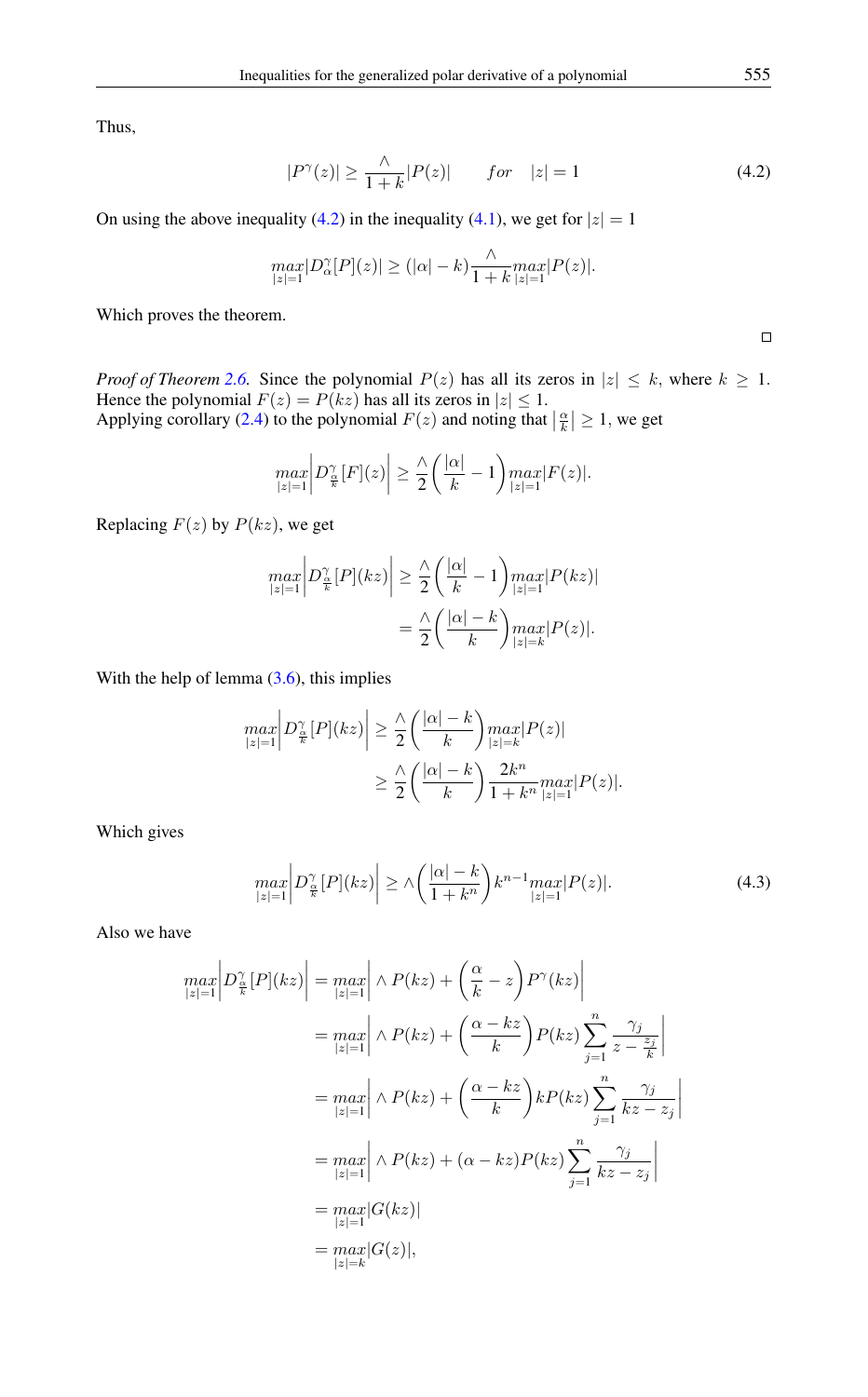where  $G(z) = \wedge P(z) + (\alpha - z)P(z) \sum_{n=1}^{\infty}$  $j=1$  $\gamma_j$  $\frac{\gamma_j}{z-z_j}$  is a polynomial of degree atmost  $n-1$ . On using lemma  $(3.5)$ , this gives

$$
\max_{|z|=1} \left| D_{\frac{\alpha}{k}}^{\gamma} [P](kz) \right| = \max_{|z|=k} |G(z)|
$$
  
\n
$$
\leq k^{n-1} \max_{|z|=1} |G(z)|
$$
  
\n
$$
= k^{n-1} \max_{|z|=1} \left| \wedge P(z) + (\alpha - z)P(z) \sum_{j=1}^{n} \frac{\gamma_j}{z - z_j} \right|
$$
  
\n
$$
= k^{n-1} \max_{|z|=1} |D_{\alpha}^{\gamma} [P](z)|.
$$

Hence,

<span id="page-7-11"></span>
$$
\max_{|z|=1} \left| D^{\gamma}_{\frac{\alpha}{k}}[P](kz) \right| \le k^{n-1} \max_{|z|=1} |D^{\gamma}_{\alpha}[P](z)|. \tag{4.4}
$$

On combining inequalities  $(4.3)$  and  $(4.4)$ , we get

$$
k^{n-1} \max_{|z|=1} |D_{\alpha}^{\gamma}[P](z)| \geq \Lambda \left(\frac{|\alpha|-k}{1+k^n}\right) k^{n-1} \max_{|z|=1} |P(z)|.
$$

This implies,

$$
\max_{|z|=1} |D_{\alpha}^{\gamma}[P](z)| \geq \lambda \bigg(\frac{|\alpha|-k}{1+k^n}\bigg) \max_{|z|=1} |P(z)|.
$$

Which proves the result.

Acknowledgements. The authors would like to thank the anonymous referee for comments and suggestions.

#### <span id="page-7-0"></span>References

- <span id="page-7-10"></span>[1] A.Aziz, Inequalities for the derivative of a polynomial, Proc. Amer. Math. Soc., Vol.89(1983), pp.259-266.
- <span id="page-7-4"></span>[2] A.Aziz, Inequalities for the polar derivative of a polynomial. J. Approx. Theory 55(2), 183-193 (1988)
- <span id="page-7-5"></span>[3] A.Aziz and N.A. Rather, A refinement of a Theorem of Paul Turan concerning polynomials.Math.Inequal.Appl. 1,231-238(1998).
- [4] A. Aziz and N. A. Rather, On an inequality concerning the polar derivative of a polynomial, Proc. Indian Acad. Sci. (Math. Sci.), 117(2007), 349 - 357.
- <span id="page-7-6"></span>[5] Ishfaq Dar and A. Iqbal, Some lower bounds for the derivative of certain Polynomials, Ann Univ Ferrara 66, 295-300 (2020), https://doi.org/10.1007/s11565-020-00344-4.
- <span id="page-7-8"></span>[6] J. L. Diaz-Barrero and J. J. Egozcue, A generalization of the Gauss Lucas theorem, Czech. Math. J. 58 (2008) 481-486.
- <span id="page-7-2"></span>[7] N. K. Govil, On the Derivative of a polynomial, Proceedings of American Mathematical Society, Vol. 41 (1973), 543-546.
- <span id="page-7-1"></span>[8] M. A. Malik, On the derivative of a polynomial, Journal of London Mathematical society, Vol. 2, No.1, 1969, pp. 57-60.
- <span id="page-7-3"></span>[9] M. Marden, Geometry of polynomials, Math. Surveys, Amer. Math. Soc., 1989.
- <span id="page-7-9"></span>[10] N. A. Rather, A. Iqbal, and I. Dar, On the zeros of a class of generalized derivatives, Rend. Circ. Mat. Palermo, II. Ser (2020). https://doi.org/10.1007/s12215-020-00552-z.
- <span id="page-7-7"></span>[11] N. A. Rather and Ishfaq Dar, Some applications of the Boundary Schwarz lemma for Polynomials with restricted zeros, Applied Mathematics E-Notes 20 (2020), 422–431.
- [12] N. A. Rather, Ishfaq Dar and A. Iqbal, Some extensions of a theorem of Paul Turán concerning polynomials, Kragujevac Journal of Mathematics, 46 (6), 969–979.
- [13] N. A. Rather, Ishfaq Dar and A. Iqbal, On a refinement of Turán's inequality, Complex Anal Synerg. 6 (21) (2020). https://doi.org/10.1007/s40627-020-00058-5.